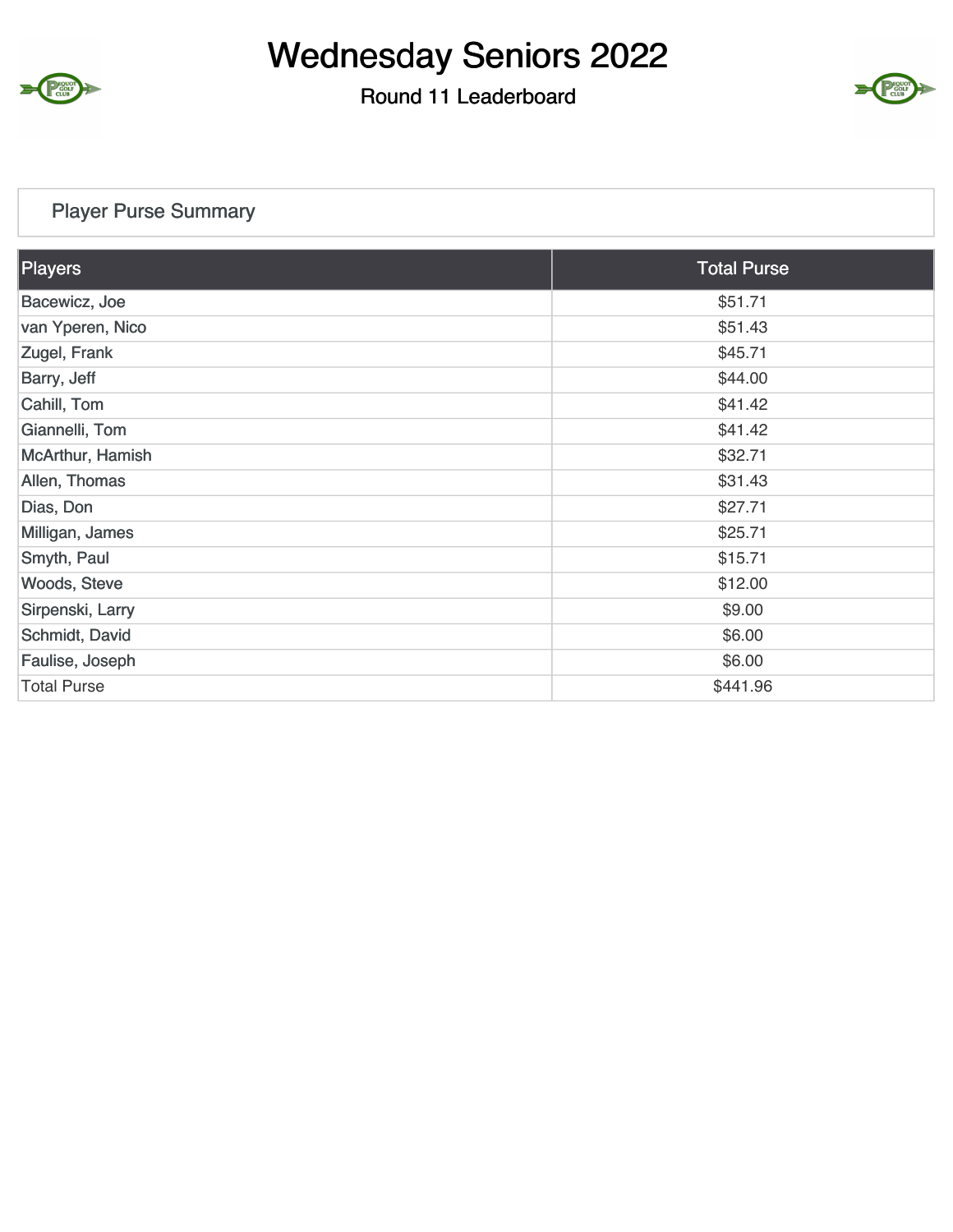

Round 11 Leaderboard



#### Individual Net

| Pos.            | Player                                      | To Par<br><b>Net</b> | <b>Total</b><br><b>Net</b> | Purse   | <b>Details</b>             |
|-----------------|---------------------------------------------|----------------------|----------------------------|---------|----------------------------|
| 1               | Barry, Jeff<br>Pequot Golf Club             | $-4$                 | 66                         | \$44.00 | Match Cards [Last 6 holes] |
| $\mathbf{2}$    | Bacewicz, Joe<br>Pequot Golf Club           | $-4$                 | 66                         | \$26.00 |                            |
| $\,3$           | Zugel, Frank<br>Pequot Golf Club            | $-3$                 | 67                         | \$20.00 |                            |
| $\overline{4}$  | McArthur, Hamish<br><b>Pequot Golf Club</b> | $-2$                 | 68                         | \$17.00 |                            |
| T <sub>5</sub>  | Woods, Steve<br>Pequot Golf Club            | $-1$                 | 69                         | \$12.00 |                            |
| T <sub>5</sub>  | Dias, Don<br>Pequot Golf Club               | $-1$                 | 69                         | \$12.00 |                            |
| $\overline{7}$  | Sirpenski, Larry<br>Pequot Golf Club        | $\mathsf E$          | 70                         | \$9.00  |                            |
| T <sub>8</sub>  | Faulise, Joseph<br><b>Pequot Golf Club</b>  | $+1$                 | 71                         | \$6.00  |                            |
| T <sub>8</sub>  | Schmidt, David<br>Pequot Golf Club          | $+1$                 | 71                         | \$6.00  |                            |
| T <sub>10</sub> | Giannelli, Tom<br>Pequot Golf Club          | $+2$                 | 72                         | \$0.00  |                            |
| T <sub>10</sub> | Pelt, John<br>Pequot Golf Club              | $+2$                 | 72                         | \$0.00  |                            |
| T <sub>10</sub> | Petardi, James<br><b>Pequot Golf Club</b>   | $+2$                 | 72                         | \$0.00  |                            |
| T <sub>13</sub> | Panciera, Harold<br>Pequot Golf Club        | $+3$                 | 73                         | \$0.00  |                            |
| T <sub>13</sub> | Allen, Thomas<br><b>Pequot Golf Club</b>    | $+3$                 | 73                         | \$0.00  |                            |
| T <sub>13</sub> | Greene, Keith<br>Pequot Golf Club           | $+3$                 | 73                         | \$0.00  |                            |
| T <sub>13</sub> | Lacz, Peter<br><b>Pequot Golf Club</b>      | $+3$                 | 73                         | \$0.00  |                            |
| T <sub>13</sub> | Sylvester, Bill<br>Pequot Golf Club         | $+3$                 | 73                         | \$0.00  |                            |
| T18             | Smyth, Paul<br>Pequot Golf Club             | $+4$                 | 74                         | \$0.00  |                            |
| T18             | Farwell, David<br>Pequot Golf Club          | $+4$                 | 74                         | \$0.00  |                            |
| T18             | Cahill, Tom                                 | $+4$                 | 74                         | \$0.00  |                            |
| T <sub>21</sub> | Johnson, Bill<br>Pequot Golf Club           | $+5$                 | 75                         | \$0.00  |                            |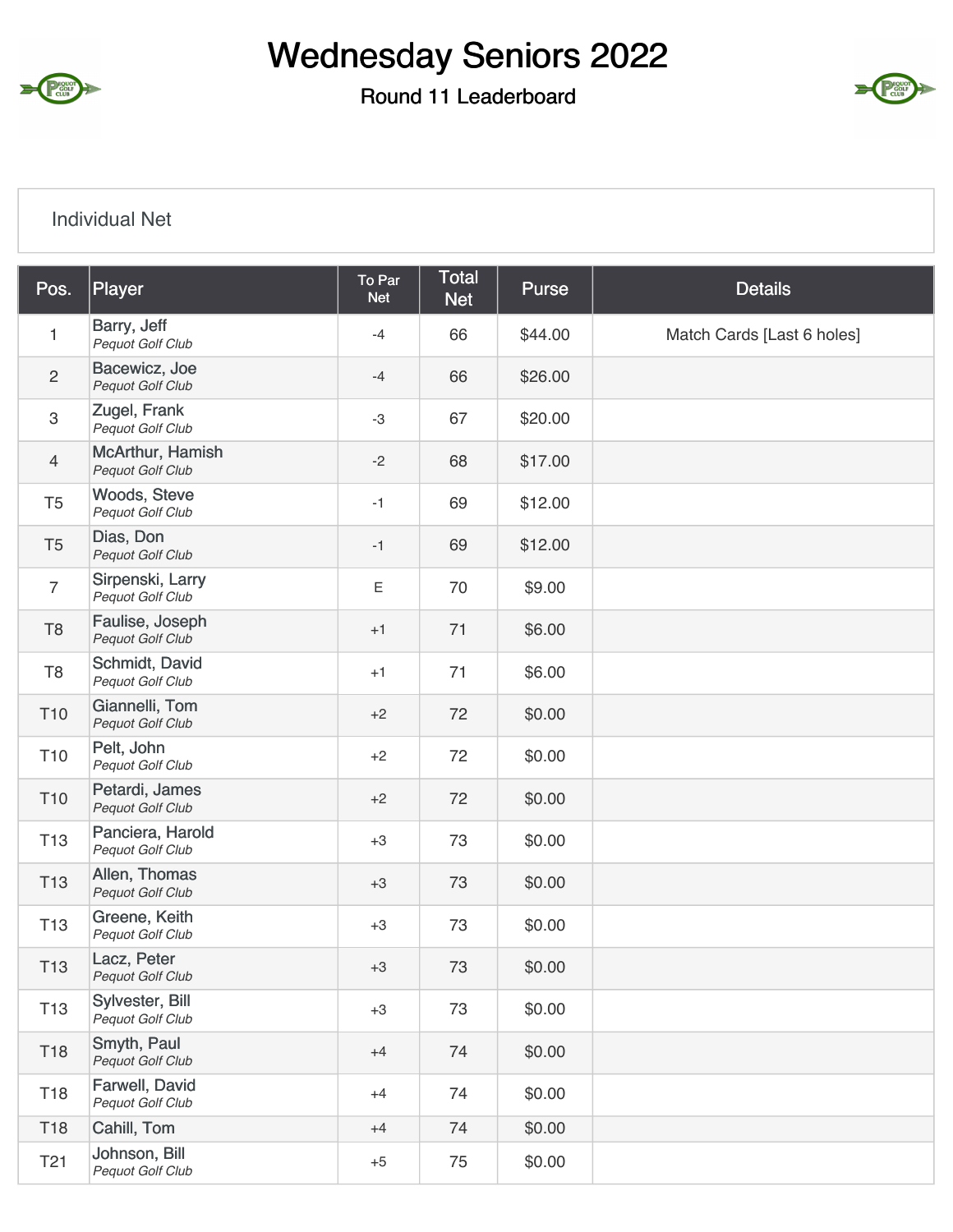

### Round 11 Leaderboard



| <b>T21</b>               | Nunes, Paul<br>Pequot Golf Club             |                                                                         |                |               |                              |                |                | $+5$                 |               | 75             |                |                | \$0.00                          |                |               |               |                |                |                |                |                   |              |    |
|--------------------------|---------------------------------------------|-------------------------------------------------------------------------|----------------|---------------|------------------------------|----------------|----------------|----------------------|---------------|----------------|----------------|----------------|---------------------------------|----------------|---------------|---------------|----------------|----------------|----------------|----------------|-------------------|--------------|----|
| T <sub>21</sub>          | Boehm, Karl<br>Pequot Golf Club             |                                                                         |                |               |                              |                |                | $+5$                 |               | 75             |                |                | \$0.00                          |                |               |               |                |                |                |                |                   |              |    |
| T <sub>21</sub>          | McFadden, Peter<br><b>Pequot Golf Club</b>  |                                                                         |                |               |                              |                |                | $+5$                 |               | 75             |                |                | \$0.00                          |                |               |               |                |                |                |                |                   |              |    |
| T <sub>25</sub>          | Wright, Leonard<br>Pequot Golf Club         |                                                                         |                |               |                              |                |                | $+6$                 |               | 76             |                |                | \$0.00                          |                |               |               |                |                |                |                |                   |              |    |
| T <sub>25</sub>          | McPherson, James<br>Pequot Golf Club        |                                                                         |                |               |                              |                |                | $+6$                 |               | 76             |                |                | \$0.00                          |                |               |               |                |                |                |                |                   |              |    |
| T <sub>25</sub>          | Wildes, Kevin<br>Pequot Golf Club           |                                                                         |                |               |                              |                |                | $+6$                 |               | 76             |                |                | \$0.00                          |                |               |               |                |                |                |                |                   |              |    |
| T <sub>25</sub>          | Dimock, Bob<br>Pequot Golf Club             |                                                                         |                |               |                              |                |                | $+6$                 |               | 76             |                |                | \$0.00                          |                |               |               |                |                |                |                |                   |              |    |
| T <sub>29</sub>          | Banks, George<br>Pequot Golf Club           |                                                                         |                |               |                              |                |                | $+7$                 |               | 77             |                |                | \$0.00                          |                |               |               |                |                |                |                |                   |              |    |
| T <sub>29</sub>          | Milligan, James<br><b>Pequot Golf Club</b>  |                                                                         |                |               |                              |                |                | $+7$                 |               | 77             |                |                | \$0.00                          |                |               |               |                |                |                |                |                   |              |    |
| <b>T31</b>               | Pullen, Rudy<br>Pequot Golf Club            |                                                                         |                |               |                              |                |                | $+8$                 |               | 78             |                |                | \$0.00                          |                |               |               |                |                |                |                |                   |              |    |
| <b>T31</b>               | Cerrone, Erick<br>Pequot Golf Club          |                                                                         |                |               |                              |                |                | $+8$                 |               | 78             |                |                | \$0.00                          |                |               |               |                |                |                |                |                   |              |    |
| <b>T31</b>               | Bailey, Dean<br>Pequot Golf Club            |                                                                         |                |               |                              |                |                | $+8$                 |               | 78             |                |                | \$0.00                          |                |               |               |                |                |                |                |                   |              |    |
| T34                      | Greider, Steve<br>Pequot Golf Club          |                                                                         |                |               |                              |                |                | $+9$                 |               | 79             |                |                | \$0.00                          |                |               |               |                |                |                |                |                   |              |    |
| T34                      | Bacewicz, Robert<br><b>Pequot Golf Club</b> |                                                                         |                |               |                              |                |                | $+9$                 |               | 79             |                |                | \$0.00                          |                |               |               |                |                |                |                |                   |              |    |
| T34                      | Taylor, George<br><b>Pequot Golf Club</b>   |                                                                         |                |               |                              |                |                | $+9$                 |               | 79             |                |                | \$0.00                          |                |               |               |                |                |                |                |                   |              |    |
| 37                       | van Yperen, Nico<br>Pequot Golf Club        |                                                                         |                |               |                              |                |                | $+12$                |               | 82             |                |                | \$0.00                          |                |               |               |                |                |                |                |                   |              |    |
| 38                       | Harma, David<br>Pequot Golf Club            |                                                                         |                |               |                              |                |                | $+24$                |               | 94             |                |                | \$0.00                          |                |               |               |                |                |                |                |                   |              |    |
|                          |                                             |                                                                         |                |               |                              |                |                |                      |               |                |                |                | Total Purse Allocated: \$152.00 |                |               |               |                |                |                |                |                   |              |    |
|                          |                                             |                                                                         |                |               |                              |                |                |                      |               |                | <b>Strokes</b> |                |                                 |                |               |               |                |                |                |                |                   |              |    |
|                          |                                             | $\mathbf{1}$                                                            | $\overline{2}$ | $\sqrt{3}$    | $\overline{4}$               | 5              | 6              | $\overline{7}$       | 8             | 9              | Out            | 10             | 11                              | 12             | 13            | 14            | 15             | 16             | 17             | 18             |                   | In Total Net |    |
| Barry, Jeff (10)         |                                             | 5                                                                       | $\circled{3}$  | $\circled{4}$ | $\overline{4}$               | $\overline{4}$ | 3              | $\circled{4}$        | 5             | $\boxed{5}$    | 37             | $\overline{4}$ | $\circled{4}$                   | $\overline{4}$ | $\,6\,$       | $\circled{4}$ | $\overline{4}$ | $\circled{4}$  | $\boxed{4}$    | $\circled{5}$  | $^{\bullet}$ [39] | 76           | 66 |
| Bacewicz, Joe<br>(19)    |                                             | 5                                                                       | ④              | $\circled{4}$ | 5                            | $\bigoplus$    | $\overline{5}$ | $^{\circledR}$       | 6             | $\boxed{5}$    | 42             | 6              | $\circled{4}$                   | $\circled{3}$  | $\circled{5}$ | 5             | 5              | 5              | 4              | $6\,$          | 43                | 85           | 66 |
| Zugel, Frank (19)        |                                             | 5                                                                       | 5              | $\circled{4}$ | $\circledcirc$               | 5              | $\circled{3}$  | $6^{\bullet\bullet}$ | 6             | $\overline{4}$ | 41             | 5              | 5                               | $\circled{3}$  | $\boxed{7}$   | 5             | 5              | 5              | $\overline{4}$ | 6              | $^{\bullet}$ 45   | 86           | 67 |
| McArthur,<br>Hamish (12) |                                             | ③<br>$\circled{4}$<br>$\overline{5}$<br>$\circled{4}$<br>$\overline{4}$ |                |               |                              |                |                | 6                    | $\circled{4}$ | $^{\circledR}$ | 37             | $\overline{4}$ | $\circled{4}$                   | $\mathbf 3$    | 6             | 5             | 5              | $\overline{7}$ | 3              | 6              | 43                | 80           | 68 |
| Woods, Steve<br>(15)     |                                             | 5                                                                       | 5              | 5             | $\left( \overline{4}\right)$ | $\mathbf 5$    | $\overline{4}$ | 5                    | 5             | 4              | 42             | $\overline{4}$ | $\circled{4}$                   | $\mathbf{3}$   | 6             | $\circled{4}$ | 5              | $\circled{4}$  | $\boxed{5}$    | $\overline{7}$ | 42                | 84           | 69 |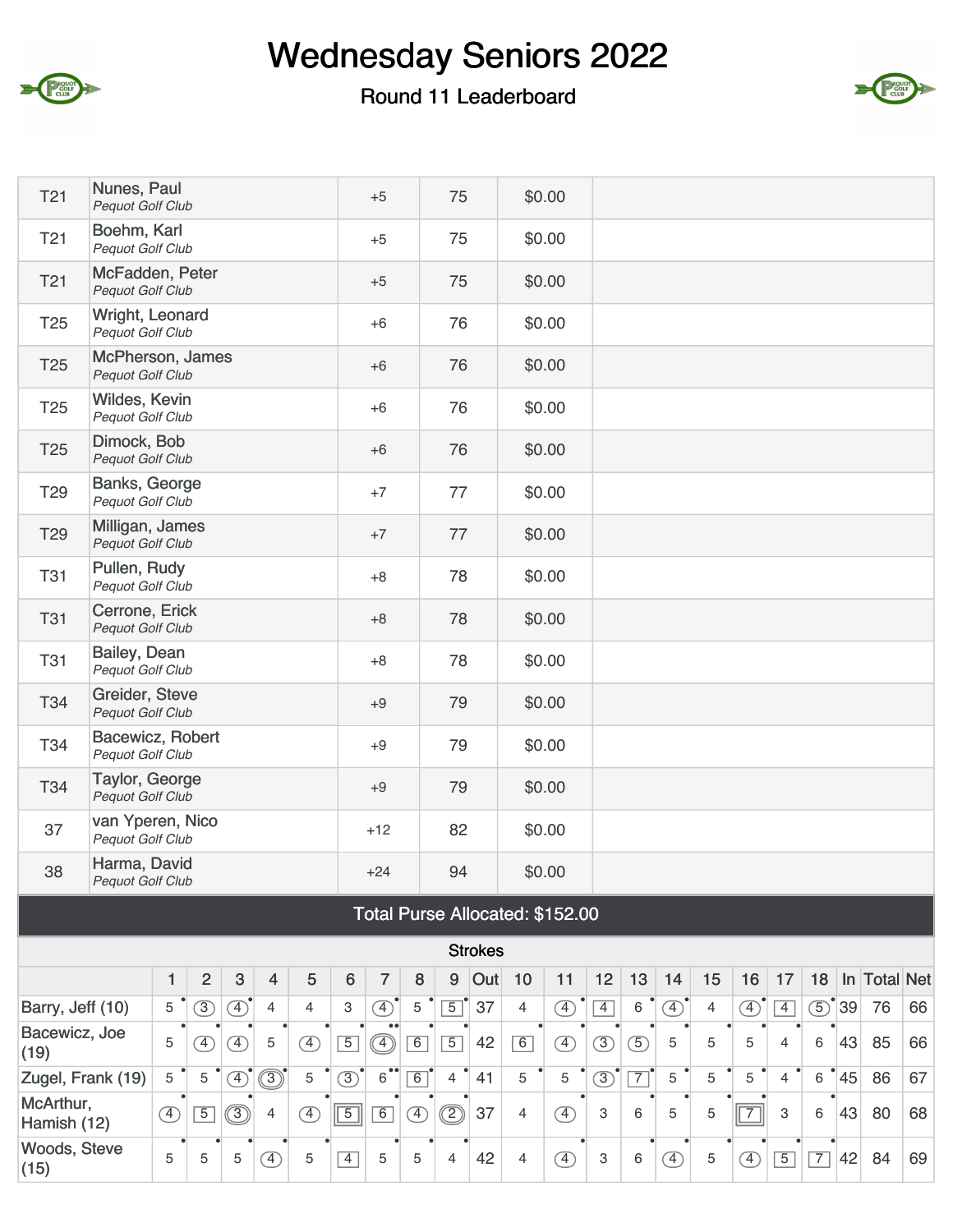



Round 11 Leaderboard

| Dias, Don (13)                  | 5              | $\boxed{4}$                  | $\boxed{4}$                            | 3                            | $\boxed{4}$                  | 3                         | 5                            | 5              | 4              | 37 | $\overline{5}$ | 5                            | $\overline{4}$  | 6              | $\left( \overline{4}\right)$ | 5              | 7               | $\overline{4}$ | 5)             | 45             | 82  | 69 |
|---------------------------------|----------------|------------------------------|----------------------------------------|------------------------------|------------------------------|---------------------------|------------------------------|----------------|----------------|----|----------------|------------------------------|-----------------|----------------|------------------------------|----------------|-----------------|----------------|----------------|----------------|-----|----|
| Sirpenski, Larry<br>(13)        | 5              | $\overline{3}$               | $\left( \overline{4}\right)$           | $\overline{5}$               | 5                            | 3                         | 6                            | 6              | 4              | 41 | 4              | $\left( \overline{4}\right)$ | $\overline{4}$  | 6              | 5                            | 5              | $\overline{6}$  | 3              | $\circled{5}$  | 42             | 83  | 70 |
| Faulise, Joseph<br>(24)         | 6              | 5                            | $\widehat{\mathcal{A}}$                | $\circled{4}$                | 5                            | $\overline{8}$            | 6                            | (5)            | $\boxed{5}$    | 48 | $\circled{4}$  | $\circled{5}$                | $\overline{4}$  | 6              | $\bullet$<br>(5)             | 6              | 6               | $\boxed{5}$    | 6              | 47             | 95  | 71 |
| Schmidt, David<br>(14)          | 6              | $\boxed{4}$                  | 5                                      | $\overline{4}$               | $\left( \overline{4}\right)$ | 3                         | 5                            | 5              | $\circled{3}$  | 39 | 4              | 5                            | $\overline{4}$  | $\overline{7}$ | 5                            | 5              | 5               | 4              | $\overline{7}$ | 46             | 85  | 71 |
| Giannelli, Tom<br>(14)          | 6              | 5                            | $\boxed{4}$                            | $\overline{5}$               | 5                            | $\overline{4}$            | 6                            | 5              | 4              | 44 | $\overline{6}$ | 5                            | 3               | $\overline{7}$ | $\circled{4}$                | F)             | $\circledS$     | 4              | 6              | 42             | 86  | 72 |
| Pelt, John (22)                 | 5              | $\left( \overline{4}\right)$ | 5                                      | $\overline{6}$               | $\circled{4}$                | $\overline{5}$            | $\circled{5}$                | $\overline{6}$ | $\overline{4}$ | 44 | 6              | 6                            | $\overline{4}$  | $\,6$          | $\overline{6}$               | 5              | $\overline{6}$  | $\overline{5}$ | 6              | 50             | 94  | 72 |
| Petardi, James<br>(15)          | 5              | 5                            | $\boxed{4}$                            | 4                            | 5                            | $\overline{4}$            | 5                            | 5              | (3)            | 40 | $\overline{5}$ | 6                            | $\overline{4}$  | 6              | 5                            | 5              | $\overline{6}$  | 4              | 6              | 47             | 87  | 72 |
| Panciera, Harold<br>(13)        | 5              | 5                            | $\left( \overline{4}\right)$           | $\overline{4}$               | 6                            | $\boxed{4}$               | $\boxed{7}$                  | 6              | $\overline{4}$ | 45 | $\overline{5}$ | $\circled{4}$                | $\boxed{4}$     | (5)            | ④                            | $\circled{4}$  | 6               | 3              | 6              | 41             | 86  | 73 |
| Allen, Thomas<br>(5)            | $\overline{5}$ | $\overline{5}$               | $\left( \overline{4}\right)$           | $\overline{4}$               | 4                            | 3                         | $\left( \overline{4}\right)$ | 5              | 3              | 37 | $\boxed{6}$    | $\overline{5}$               | $\overline{4}$  | $\boxed{7}$    | $\circled{4}$                | $\circled{3}$  | 5               | $\boxed{4}$    | $\circledS$    | 41             | 78  | 73 |
| Greene, Keith<br>(15)           | 5              | $\overline{3}$               | $\left( \overline{4}\right)$           | F)                           | 6                            | $\overline{4}$            | 5                            | 6              | $\boxed{5}$    | 42 | (3)            | 6                            | $\overline{4}$  | $\overline{7}$ | 5                            | ④              | 6               | $\boxed{5}$    | 6              | 46             | 88  | 73 |
| Lacz, Peter (18)                | 6              | 5                            | 6                                      | 5                            | $\overline{6}$               | $\circled{3}$             | $\overline{4}$               | 5              | 4              | 44 | 5              | $\left( \overline{4}\right)$ | 4               | $\,6$          | 6                            | <sup>4</sup>   | 6               | 4              | $\overline{8}$ | 47             | 91  | 73 |
| Sylvester, Bill<br>(22)         | 5              | 5                            | 5                                      | 5                            | $\sqrt{7}$                   | 4                         | $\overline{7}$               | $\overline{7}$ | $\boxed{5}$    | 50 | $\circled{4}$  | 5                            | 4               | $\boxed{8}$    | 5                            | Ŧ,             | 5               | 4              | 6              | 45             | 95  | 73 |
| Smyth, Paul (14)                | 5              | $\mathcal{F}$                | $\overline{4}$                         | $\overline{4}$               | $\sqrt{9}$                   | $\overline{4}$            | 6                            | F)             | $\overline{6}$ | 46 | $\boxed{7}$    | $\circled{4}$                | $\circled{2}$   | $\circled{5}$  | $\bigoplus$                  | $\circled{4}$  | $\overline{7}$  | 4              | $\circled{5}$  | 42             | 88  | 74 |
| Farwell, David<br>(10)          | 5              | 4                            | 5                                      | 4                            | 4                            | $\boxed{4}$               | 5                            | $\overline{6}$ | 4              | 41 | 4              | $\left( \overline{4}\right)$ | $\overline{4}$  | 6              | 5                            | 4              | 5               | $\overline{4}$ | $\overline{7}$ | 43             | 84  | 74 |
| Cahill, Tom (28)                | $\overline{7}$ | 5                            | $\mathfrak{F}$                         | 5                            | 7                            | $\overline{5}$            | $\overline{6}$               | $\overline{7}$ | 3)             | 50 | ③              | $\overline{7}$               | $\overline{6}$  | $\overline{7}$ | $\textcircled{\small{5}}"$   | $\overline{7}$ | $\overline{5}'$ | $\overline{6}$ | $\circledS$    | 52             | 102 | 74 |
| Johnson, Bill (17)              | 5              | 5                            | $\boxed{4}$                            | $\left( \overline{4}\right)$ |                              | $\overline{5}$            | $\overline{6}$               | $\overline{6}$ | 4              | 46 | $\mathcal{F}$  | 5                            | $\overline{4}$  | $\overline{7}$ | $\left( \overline{4}\right)$ | $\overline{4}$ | $\overline{6}$  | $\overline{6}$ | 6              | 46             | 92  | 75 |
| Nunes, Paul (17)                | 5              | $\mathcal{F}$                | 5                                      | $\overline{6}$               | $\boxed{4}$                  | 4                         | $\overline{6}$               | 7              | $\overline{6}$ | 47 | $\circled{4}$  | 5                            | $\overline{4}$  | 6              | 5                            | 5              | 5               | $\overline{4}$ | $\overline{7}$ | 45             | 92  | 75 |
| Boehm, Karl (29)                | $\overline{6}$ | $\overline{6}$               | $\widehat{A}$                          | 5                            | 5)                           | 4                         | 6                            | 7              | $\boxed{4}$    | 47 | $\overline{6}$ | 6                            | $\overline{5}$  | 7              | 6                            | $\overline{9}$ | 7               | 4              | 7              | 57             | 104 | 75 |
| McFadden, Peter<br>(28)         | $\circ$        | $\overline{7}$               | $\overline{5}$                         | 5                            | 6                            | 4                         | 6                            | $\overline{7}$ | $\overline{7}$ | 52 | $\overline{7}$ | 6                            | $\circled{3}$   | 7              | 6                            | 6              | $\overline{7}$  | $\circled{3}$  | $\circled{6}$  | 51             | 103 | 75 |
| Wright, Leonard<br>(15)         | $\circled{4}$  | 5                            | $\overline{6}$                         | $\overline{7}$               | 5                            | $\boxed{5}$               | 6                            | 6              | 4              | 48 | 4              | 6                            | $\boxed{4}$     | 6              | ④                            | 5              | 5               | 4              | $\circled{5}$  | 43             | 91  | 76 |
| McPherson,<br><b>James</b> (15) | 6              | $\bigoplus$                  | $\boxed{6}$                            | $\boxed{7}$                  | 5                            | $\ensuremath{\mathsf{3}}$ | $\boxed{6}$                  | 6              | $\boxed{5}$    | 48 | $\overline{4}$ | 6                            | 3               | $\circled{5}$  | 5                            | 5              | 6               | $\overline{4}$ | $\circled{5}$  | 43             | 91  | 76 |
| Wildes, Kevin<br>(13)           | 5              | 6                            | $\circled{4}$                          | $\overline{4}$               | 6                            | $\boxed{4}$               | $\boxed{6}$                  | $\boxed{7}$    | 4              | 46 | $\overline{5}$ | $\circled{4}$                | $\mathbf{3}$    | 6              | 5                            | $\circled{4}$  | $\boxed{7}$     | $\boxed{4}$    | $\circled{5}$  | 43             | 89  | 76 |
| Dimock, Bob (18)                | 6              | $\overline{7}$               | 5                                      | $\circled{4}$                | 5                            | $\boxed{5}$               | 5                            | $\mathbf 5$    | $\overline{4}$ | 46 | 5              | 5                            | $\overline{4}$  | $\boxed{8}$    | 5                            | 5              | 6               | $\boxed{6}$    |                | $\circled{48}$ | 94  | 76 |
| Banks, George<br>(11)           | $\boxed{6}$    | 4                            | $\boxed{6}$                            | $\boxed{5}$                  | 6                            | $\boxed{4}$               | 5                            | 5              | $\boxed{5}$    | 46 | 4              | $\circled{4}$                | $\mathbf{3}$    | 6              | $\circled{4}$                | $\boxed{5}$    | 6               | $\boxed{5}$    | $\circled{5}$  | 42             | 88  | 77 |
| Milligan, James<br>(15)         | $\circled{4}$  | 5                            | $\circled{4}$                          | 5                            | $\boxed{8}$                  | 3                         | 6                            | 6              | $\circled{3}$  | 44 | $\overline{5}$ | 5                            | $\vert 4 \vert$ | $\boxed{7}$    | 6                            | 5              | $\boxed{7}$     | ②              | $\overline{7}$ | 48             | 92  | 77 |
| Pullen, Rudy (14)               | $\boxed{6}$    | 5                            | $\textcircled{\scriptsize{4}}^\bullet$ | $\circled{3}$                | 5                            | $\,3$                     | 5                            | $\sqrt{5}$     | $\boxed{5}$    | 41 | 4              | $\boxed{7}$                  | $\overline{4}$  | 6              | $\boxed{8}$                  | 5              | 5               | $\boxed{5}$    | $\overline{7}$ | $\mid$ 51      | 92  | 78 |
| Cerrone, Erick<br>(20)          | 6              | 5                            | 6                                      | 5                            | $\boxed{8}$                  | $\boxed{6}$               | $6\,$                        | 5              | 4              | 51 | 5              | 5                            | $\boxed{5}$     | 6              | $\circled{5}$                | 5              | 5               | $\boxed{5}$    | 6              | 47             | 98  | 78 |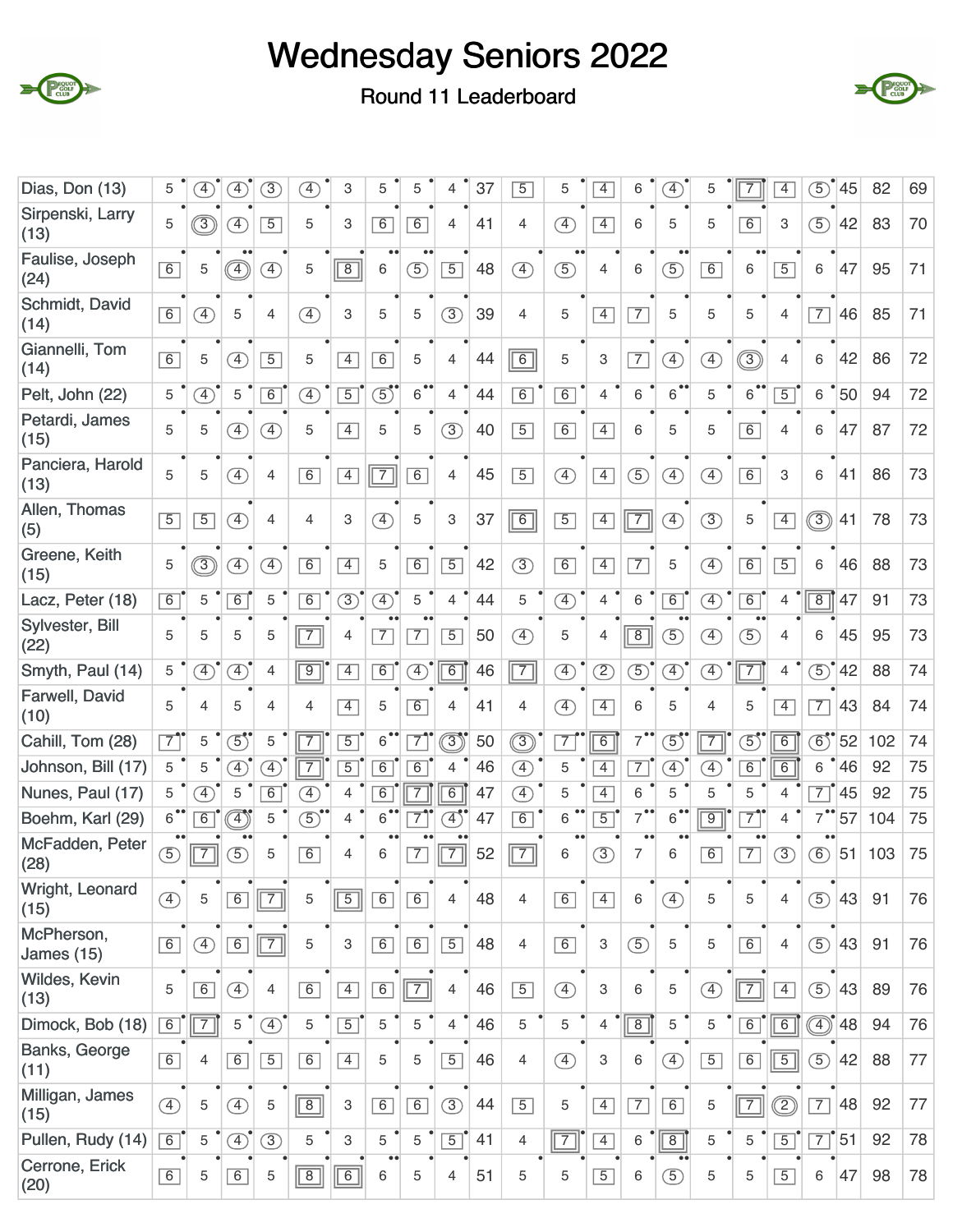



Round 11 Leaderboard

| 78<br>79<br>79    |
|-------------------|
|                   |
|                   |
|                   |
| 79                |
| 82                |
| 94                |
| 102<br>116<br>130 |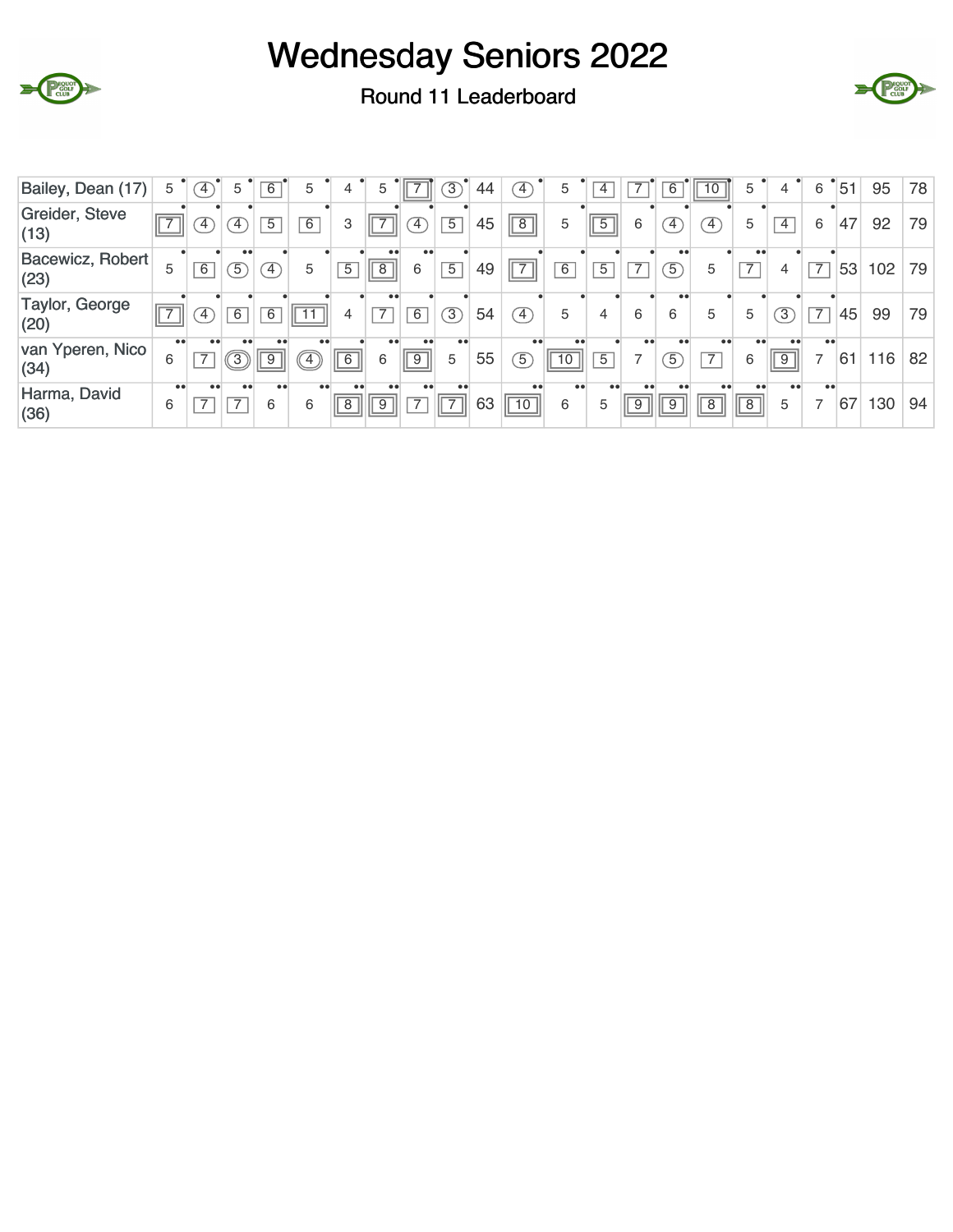

### Round 11 Leaderboard



#### Gross Skins - Gross Skins

| Player                               | <b>Skins</b> | Purse   | <b>Details</b>            |
|--------------------------------------|--------------|---------|---------------------------|
| Allen, Thomas<br>Pequot Golf Club    | 2            | \$31.43 | Birdie on 15, Eagle on 18 |
| Smyth, Paul<br>Pequot Golf Club      |              | \$15.71 | Birdie on 12              |
| Giannelli, Tom<br>Pequot Golf Club   |              | \$15.71 | Birdie on 16              |
| McArthur, Hamish<br>Pequot Golf Club |              | \$15.71 | Birdie on 9               |
| Dias, Don<br>Pequot Golf Club        |              | \$15.71 | Birdie on 4               |
| Cahill, Tom                          | 1            | \$15.71 | Birdie on 10              |

#### Total Purse Allocated: \$109.98

| Hole           | Par            | <b>Score</b> |   |                |            |                  | Won            |                |                |   |                  |     |                |                |                |                | <b>Tie</b> |                                                |                |                |     |                |                |
|----------------|----------------|--------------|---|----------------|------------|------------------|----------------|----------------|----------------|---|------------------|-----|----------------|----------------|----------------|----------------|------------|------------------------------------------------|----------------|----------------|-----|----------------|----------------|
| $\mathbf{1}$   | $\overline{4}$ | 4            |   |                |            |                  |                |                |                |   |                  |     |                |                |                |                |            | McArthur, Hamish and Wright, Leonard           |                |                |     |                |                |
| $\overline{c}$ | $\overline{4}$ | 3            |   |                |            |                  |                |                |                |   |                  |     |                |                |                |                |            | Barry, Jeff and Sirpenski, Larry               |                |                |     |                |                |
| 3              | $\overline{4}$ | 3            |   |                |            |                  |                |                |                |   |                  |     |                |                |                |                |            | McArthur, Hamish and van Yperen, Nico          |                |                |     |                |                |
| $\overline{4}$ | 4              | 3            |   |                |            |                  | Dias, Don      |                |                |   |                  |     |                |                |                |                |            |                                                |                |                |     |                |                |
| 5              | $\overline{4}$ | 4            |   |                |            |                  |                |                |                |   |                  |     |                |                |                |                |            | Allen, Thomas, Bacewicz, Joe and 7 other       |                |                |     |                |                |
| 6              | 3              | 3            |   |                |            |                  |                |                |                |   |                  |     |                |                |                |                |            | Allen, Thomas, Barry, Jeff and 5 other         |                |                |     |                |                |
| 7              | 4              | 4            |   |                |            |                  |                |                |                |   |                  |     |                |                |                |                |            | Allen, Thomas, Bacewicz, Joe and 1 other       |                |                |     |                |                |
| 8              | $\overline{4}$ | 4            |   |                |            |                  |                |                |                |   |                  |     |                |                |                |                |            | Greider, Steve, McArthur, Hamish and 1 other   |                |                |     |                |                |
| 9              | 3              | 2            |   |                |            | McArthur, Hamish |                |                |                |   |                  |     |                |                |                |                |            |                                                |                |                |     |                |                |
| 10             | $\overline{4}$ | 3            |   |                |            |                  | Cahill, Tom    |                |                |   |                  |     |                |                |                |                |            |                                                |                |                |     |                |                |
| 11             | 4              | 4            |   |                |            |                  |                |                |                |   |                  |     |                |                |                |                |            | Bacewicz, Joe, Barry, Jeff and 6 other         |                |                |     |                |                |
| 12             | 3              | 2            |   |                |            |                  | Smyth, Paul    |                |                |   |                  |     |                |                |                |                |            |                                                |                |                |     |                |                |
| 13             | 5              | 5            |   |                |            |                  |                |                |                |   |                  |     |                |                |                |                |            | Bacewicz, Joe, McPherson, James and 2 other    |                |                |     |                |                |
| 14             | 4              | 4            |   |                |            |                  |                |                |                |   |                  |     |                |                |                |                |            | Allen, Thomas, Barry, Jeff and 6 other         |                |                |     |                |                |
| 15             | $\overline{4}$ | 3            |   |                |            |                  | Allen, Thomas  |                |                |   |                  |     |                |                |                |                |            |                                                |                |                |     |                |                |
| 16             | 4              | 3            |   |                |            |                  | Giannelli, Tom |                |                |   |                  |     |                |                |                |                |            |                                                |                |                |     |                |                |
| 17             | 3              | 3            |   |                |            |                  |                |                |                |   |                  |     |                |                |                |                |            | McArthur, Hamish, Panciera, Harold and 2 other |                |                |     |                |                |
| 18             | 5              | 3            |   |                |            |                  | Allen, Thomas  |                |                |   |                  |     |                |                |                |                |            |                                                |                |                |     |                |                |
|                |                |              | 1 | $\overline{2}$ | $\sqrt{3}$ | $\overline{4}$   | $\overline{5}$ | 6              | $\overline{7}$ | 8 | $\boldsymbol{9}$ | Out | $10$           | 11             | 12             | 13             | 14         | 15                                             | 16             | 17             | 18  | In             | <b>Total</b>   |
| Allen, Thomas  |                |              | 5 | 5              | 4          | 4                | $\overline{4}$ | 3              | 4              | 5 | 3                | 0   | $\,6\,$        | $\overline{5}$ | $\overline{4}$ | $\overline{7}$ | 4          | (3)                                            | $\sqrt{5}$     | $\overline{4}$ | (3) | $\overline{2}$ | $\overline{2}$ |
| Smyth, Paul    |                |              | 5 | 4              | 4          | 4                | 9              | $\overline{4}$ | 6              | 4 | 6                | 0   | $\overline{7}$ | 4              | $\binom{2}{ }$ | 5              | 4          | 4                                              | $\overline{7}$ | $\overline{4}$ | 5   | 1.             | 1              |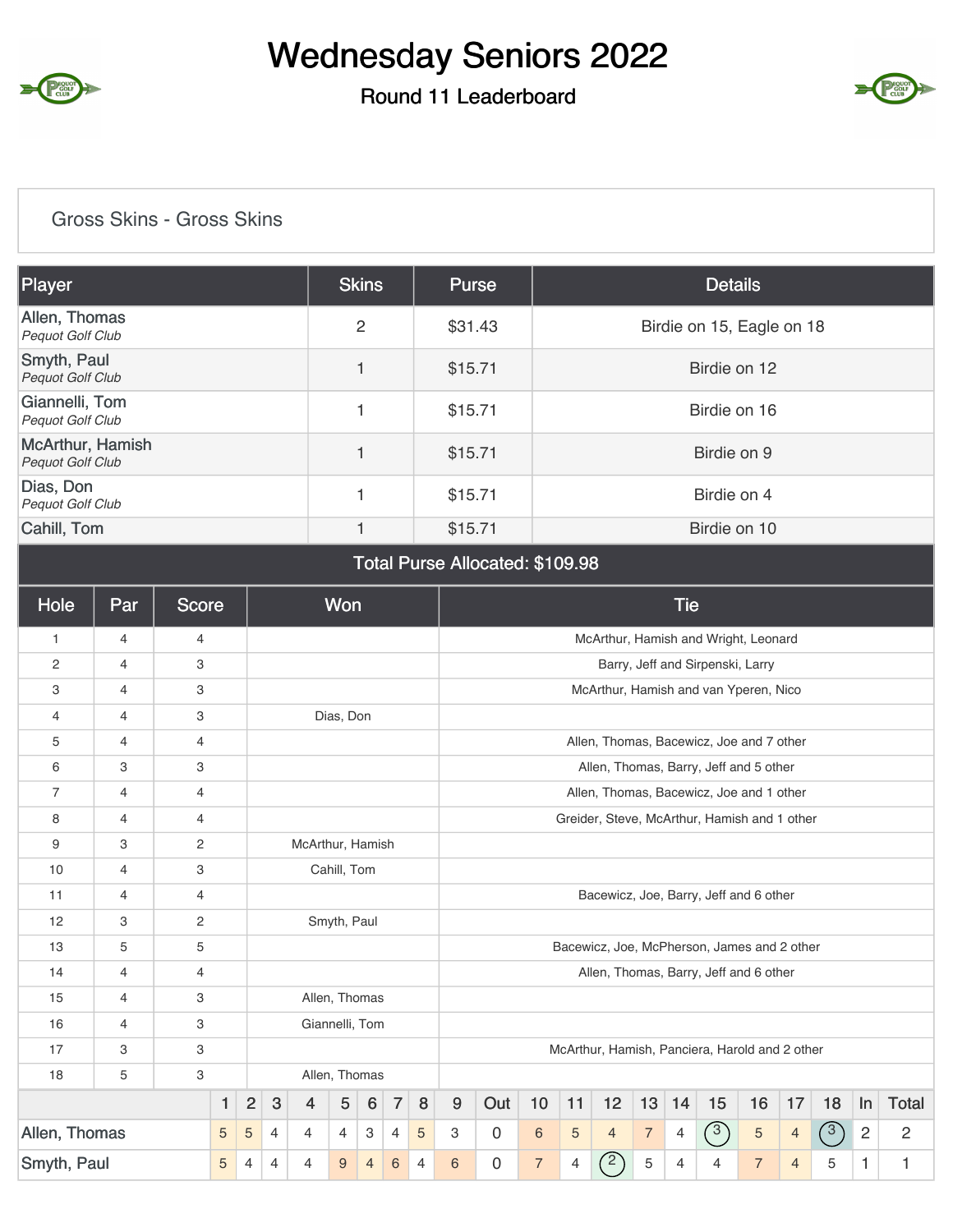





| Giannelli, Tom   | 6              | 5              | 4              | 5              | 5              | $\overline{4}$ | $6\phantom{1}6$ | 5              | $\overline{4}$ | 0        | $6\,$          | 5              | 3              | $\overline{7}$ | 4 | 4              | $\sqrt{3}$     | $\overline{4}$ | 6              | 1           | 1 |
|------------------|----------------|----------------|----------------|----------------|----------------|----------------|-----------------|----------------|----------------|----------|----------------|----------------|----------------|----------------|---|----------------|----------------|----------------|----------------|-------------|---|
| McArthur, Hamish | 4              | 5              | 3              | $\overline{4}$ | 4              | 5              | 6               | $\overline{4}$ | (2)            |          | $\overline{4}$ | 4              | 3              | 6              | 5 | 5              | $\overline{7}$ | 3              | 6              | $\Omega$    | 1 |
| Dias, Don        | 5              | $\overline{4}$ | $\overline{4}$ | $\binom{3}{ }$ | $\overline{4}$ | 3              | 5               | 5              | $\overline{4}$ |          | 5              | 5              | $\overline{4}$ | 6              | 4 | 5              | $\overline{7}$ | $\overline{4}$ | 5              | $\mathbf 0$ | 1 |
| Cahill, Tom      | $\overline{7}$ | 5              | 5              | 5              | $\overline{7}$ | 5              | 6               | $\overline{7}$ | 3              | 0        | $\circled{3}$  | $\overline{7}$ | $\,6$          | $\overline{7}$ | 5 | $\overline{7}$ | 5              | 6              | 6              | 1           | 1 |
| Sirpenski, Larry | 5              | 3              | $\overline{4}$ | 5              | 5              | 3              | 6               | 6              | $\overline{4}$ | 0        | 4              | 4              | $\overline{4}$ | 6              | 5 | 5              | 6              | 3              | 5              | 0           | 0 |
| Panciera, Harold | 5              | 5              | $\overline{4}$ | $\overline{4}$ | 6              | $\overline{4}$ | $\overline{7}$  | 6              | $\overline{4}$ | $\Omega$ | 5              | $\overline{4}$ | $\overline{4}$ | 5              | 4 | $\overline{4}$ | 6              | 3              | 6              | $\Omega$    | 0 |
| Greider, Steve   | $\overline{7}$ | 4              | $\overline{4}$ | 5              | 6              | 3              | $\overline{7}$  | $\overline{4}$ | 5              | $\Omega$ | $\,8\,$        | 5              | 5              | 6              | 4 | $\overline{4}$ | 5              | $\overline{4}$ | 6              | $\Omega$    | 0 |
| Wright, Leonard  | 4              | 5              | 6              | $\overline{7}$ | 5              | 5              | 6               | 6              | $\overline{4}$ | $\Omega$ | 4              | 6              | $\overline{4}$ | 6              | 4 | 5              | 5              | $\overline{4}$ | 5              | 0           | 0 |
| Barry, Jeff      | 5              | 3              | $\overline{4}$ | $\overline{4}$ | 4              | 3              | $\overline{4}$  | 5              | 5              | 0        | $\overline{4}$ | 4              | $\overline{4}$ | 6              | 4 | 4              | 4              | $\overline{4}$ | 5              | $\Omega$    | 0 |
| Nunes, Paul      | 5              | 4              | 5              | 6              | $\overline{4}$ | $\overline{4}$ | 6               | $\overline{7}$ | 6              | $\Omega$ | 4              | 5              | $\overline{4}$ | 6              | 5 | 5              | 5              | $\overline{4}$ | $\overline{7}$ | $\Omega$    | 0 |
| McPherson, James | 6              | $\overline{4}$ | 6              | $\overline{7}$ | 5              | 3              | 6               | 6              | 5              | $\Omega$ | $\overline{4}$ | 6              | 3              | 5              | 5 | 5              | 6              | $\overline{4}$ | 5              | $\Omega$    | 0 |
| Bacewicz, Joe    | 5              | 4              | 4              | 5              | 4              | 5              | 4               | 6              | 5              | $\Omega$ | 6              | 4              | 3              | 5              | 5 | 5              | 5              | $\overline{4}$ | 6              | 0           | 0 |
| Bacewicz, Robert | 5              | 6              | 5              | 4              | 5              | 5              | 8               | 6              | 5              | $\Omega$ | $\overline{7}$ | 6              | 5              | $\overline{7}$ | 5 | 5              | $\overline{7}$ | $\overline{4}$ | $\overline{7}$ | $\Omega$    | 0 |
| Wildes, Kevin    | 5              | 6              | 4              | $\overline{4}$ | 6              | $\overline{4}$ | 6               | $\overline{7}$ | $\overline{4}$ | 0        | 5              | 4              | 3              | 6              | 5 | $\overline{4}$ | $\overline{7}$ | $\overline{4}$ | 5              | $\Omega$    | 0 |
| Farwell, David   | 5              | 4              | 5              | $\overline{4}$ | $\overline{4}$ | $\overline{4}$ | 5               | 6              | $\overline{4}$ | 0        | $\overline{4}$ | 4              | $\overline{4}$ | 6              | 5 | $\overline{4}$ | 5              | $\overline{4}$ | $\overline{7}$ | $\Omega$    | 0 |
| van Yperen, Nico | 6              | $\overline{7}$ | 3              | 9              | 4              | 6              | 6               | 9              | 5              | 0        | 5              | 10             | 5              | $\overline{7}$ | 5 | $\overline{7}$ | 6              | 9              | $\overline{7}$ | $\Omega$    | 0 |
| Faulise, Joseph  | 6              | 5              | 4              | $\overline{4}$ | 5              | 8              | 6               | 5              | 5              | $\Omega$ | $\overline{4}$ | 5              | $\overline{4}$ | 6              | 5 | 6              | 6              | 5              | 6              | $\Omega$    | 0 |
| Schmidt, David   | 6              | 4              | 5              | $\overline{4}$ | 4              | 3              | 5               | 5              | 3              | $\Omega$ | 4              | 5              | $\overline{4}$ | $\overline{7}$ | 5 | 5              | 5              | $\overline{4}$ | $\overline{7}$ | 0           | 0 |
| Bailey, Dean     | 5              | 4              | 5              | 6              | 5              | $\overline{4}$ | 5               | $\overline{7}$ | 3              | $\Omega$ | 4              | 5              | $\overline{4}$ | $\overline{7}$ | 6 | 10             | 5              | $\overline{4}$ | 6              | 0           | 0 |
| Taylor, George   | $\overline{7}$ | 4              | 6              | 6              | 11             | $\overline{4}$ | $\overline{7}$  | 6              | 3              | $\Omega$ | 4              | 5              | $\overline{4}$ | 6              | 6 | 5              | 5              | 3              | $\overline{7}$ | $\Omega$    | 0 |

Starting Hole Start Hole Eagle or Better Eagle Birdie Par Bogey

Double Bogey or Worse Dbl. Bogey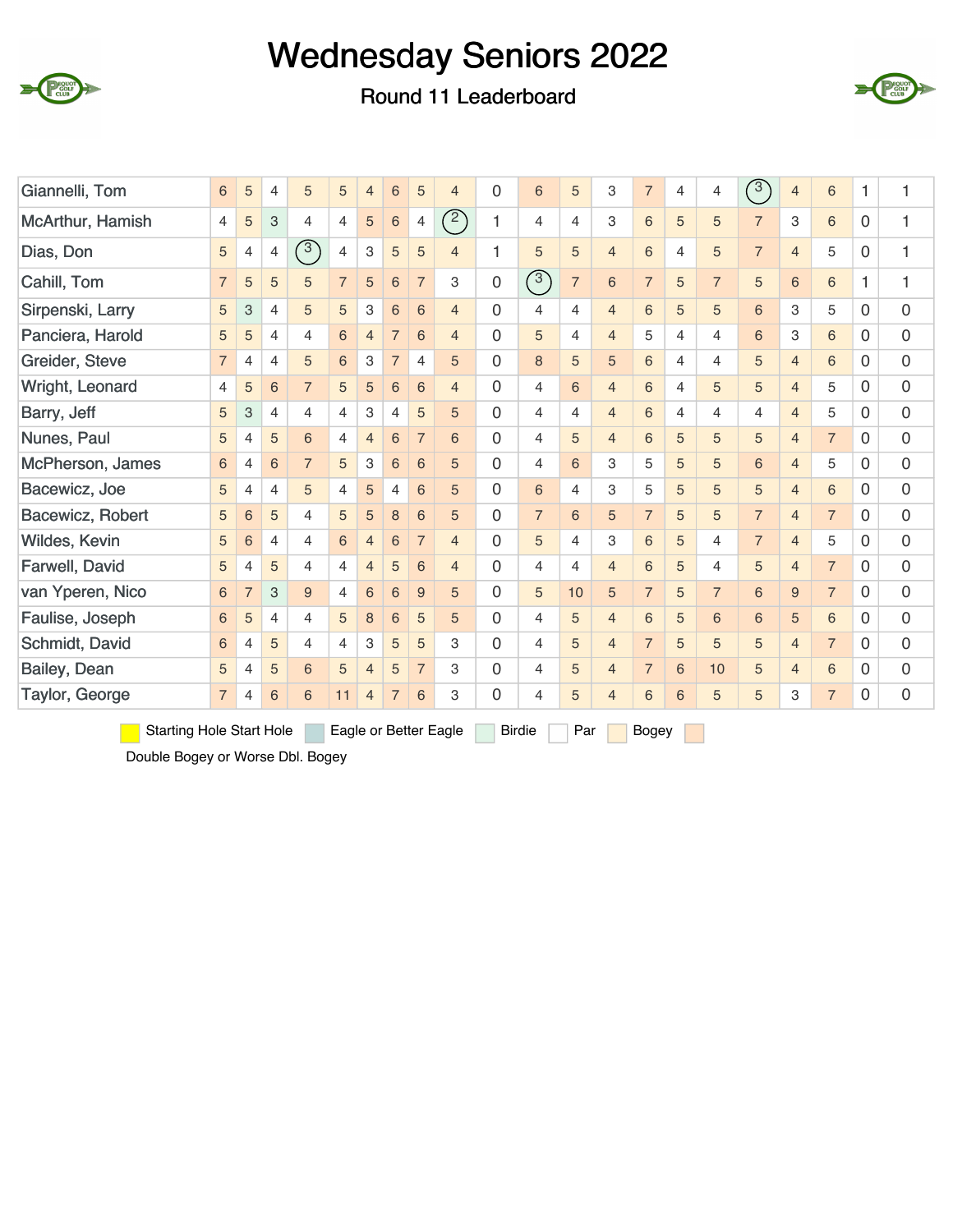

### Round 11 Leaderboard



#### Net Skins - Net Skins

| <b>Player</b>                               | <b>Skins</b>   | Purse   | <b>Details</b>                |
|---------------------------------------------|----------------|---------|-------------------------------|
| van Yperen, Nico<br><b>Pequot Golf Club</b> | $\overline{c}$ | \$51.43 | Double Eagle on 3, Eagle on 5 |
| Giannelli, Tom<br><b>Pequot Golf Club</b>   |                | \$25.71 | Eagle on 16                   |
| Bacewicz, Joe<br>Pequot Golf Club           |                | \$25.71 | Eagle on 7                    |
| Zugel, Frank<br>Pequot Golf Club            |                | \$25.71 | Eagle on 4                    |
| Cahill, Tom                                 |                | \$25.71 | Eagle on 10                   |
| Milligan, James<br><b>Pequot Golf Club</b>  |                | \$25.71 | Eagle on 17                   |

#### Total Purse Allocated: \$179.98

| Hole                  | Par            | <b>Score</b>   |                       |                             |                  | <b>Won</b>      |                |                |                |         |                        |                |                                               |                 |    | <b>Tie</b>                    |                |                |                                           |    |                       |          |                |
|-----------------------|----------------|----------------|-----------------------|-----------------------------|------------------|-----------------|----------------|----------------|----------------|---------|------------------------|----------------|-----------------------------------------------|-----------------|----|-------------------------------|----------------|----------------|-------------------------------------------|----|-----------------------|----------|----------------|
| 1                     | $\overline{4}$ | 3              |                       |                             |                  |                 |                |                |                |         |                        |                | McArthur, Hamish, McFadden, Peter and 2 other |                 |    |                               |                |                |                                           |    |                       |          |                |
| 2                     | 4              | 2              |                       |                             |                  |                 |                |                |                |         |                        |                |                                               |                 |    |                               |                |                | Greene, Keith and Sirpenski, Larry        |    |                       |          |                |
| 3                     | $\overline{4}$ | 1              |                       |                             | van Yperen, Nico |                 |                |                |                |         |                        |                |                                               |                 |    |                               |                |                |                                           |    |                       |          |                |
| 4                     | 4              | 2              |                       |                             |                  | Zugel, Frank    |                |                |                |         |                        |                |                                               |                 |    |                               |                |                |                                           |    |                       |          |                |
| 5                     | 4              | 2              |                       |                             | van Yperen, Nico |                 |                |                |                |         |                        |                |                                               |                 |    |                               |                |                |                                           |    |                       |          |                |
| 6                     | 3              | 2              |                       |                             |                  |                 |                |                |                |         |                        |                |                                               |                 |    | Lacz, Peter and Zugel, Frank  |                |                |                                           |    |                       |          |                |
| 7                     | 4              | $\overline{c}$ |                       |                             |                  | Bacewicz, Joe   |                |                |                |         |                        |                |                                               |                 |    |                               |                |                |                                           |    |                       |          |                |
| 8                     | $\overline{4}$ | 3              |                       |                             |                  |                 |                |                |                |         |                        |                | Faulise, Joseph, Greider, Steve and 2 other   |                 |    |                               |                |                |                                           |    |                       |          |                |
| 9                     | 3              | $\mathbf{1}$   |                       |                             |                  |                 |                |                |                |         |                        |                |                                               |                 |    |                               |                |                | Cahill, Tom and McArthur, Hamish          |    |                       |          |                |
| 10                    | 4              | 2              |                       |                             |                  | Cahill, Tom     |                |                |                |         |                        |                |                                               |                 |    |                               |                |                |                                           |    |                       |          |                |
| 11                    | $\overline{4}$ | 3              |                       |                             |                  |                 |                |                |                |         |                        |                |                                               |                 |    |                               |                |                | Bacewicz, Joe, Barry, Jeff and 8 other    |    |                       |          |                |
| 12                    | 3              | 2              |                       |                             |                  |                 |                |                |                |         |                        |                | Bacewicz, Joe, McFadden, Peter and 2 other    |                 |    |                               |                |                |                                           |    |                       |          |                |
| 13                    | 5              | 4              |                       |                             |                  |                 |                |                |                |         |                        |                | Bacewicz, Joe, McPherson, James and 2 other   |                 |    |                               |                |                |                                           |    |                       |          |                |
| 14                    | 4              | 3              |                       |                             |                  |                 |                |                |                |         |                        |                | Allen, Thomas, Bacewicz, Robert and 13 other  |                 |    |                               |                |                |                                           |    |                       |          |                |
| 15                    | 4              | 3              |                       |                             |                  |                 |                |                |                |         |                        |                |                                               |                 |    |                               |                |                | Allen, Thomas, Giannelli, Tom and 8 other |    |                       |          |                |
| 16                    | 4              | $\mathbf{2}$   |                       |                             |                  | Giannelli, Tom  |                |                |                |         |                        |                |                                               |                 |    |                               |                |                |                                           |    |                       |          |                |
| 17                    | 3              | $\mathbf{1}$   |                       |                             |                  | Milligan, James |                |                |                |         |                        |                |                                               |                 |    |                               |                |                |                                           |    |                       |          |                |
| 18                    | 5              | 3              |                       |                             |                  |                 |                |                |                |         |                        |                |                                               |                 |    | Allen, Thomas and Dimock, Bob |                |                |                                           |    |                       |          |                |
|                       |                |                | $\mathbf{1}$          | $\overline{2}$              | $\mathbf{3}$     | $\overline{4}$  | 5              | $6\phantom{1}$ | $\overline{7}$ | $\bf 8$ | 9                      | Out            | 10                                            | 11              | 12 | 13                            | 14 15          |                | 16                                        | 17 | 18                    | $\ln$    | <b>Total</b>   |
| van Yperen, Nico (34) |                |                | $\bullet\bullet$<br>6 | $\bullet$<br>$\overline{7}$ | $\left(3\right)$ | 9               | $\overline{4}$ | 6              | 6              | 9       | $\bullet \bullet$<br>5 | $\overline{2}$ | 5                                             | 10 <sup>°</sup> | 5  | 7                             | 5              | $\overline{7}$ | 6                                         | 9  | $\bullet\bullet$<br>7 | $\Omega$ | $\overline{c}$ |
| Giannelli, Tom (14)   |                |                | $\bullet$<br>6        | 5                           |                  | 5               | 5              | $\overline{4}$ | 6              | 5       | $\overline{4}$         | $\mathbf 0$    | $6\phantom{1}$                                | 5               | 3  | 7                             | $\overline{4}$ | $\overline{4}$ | $\left(3\right)$                          | 4  | $\bullet$<br>6        | 1        | 1              |